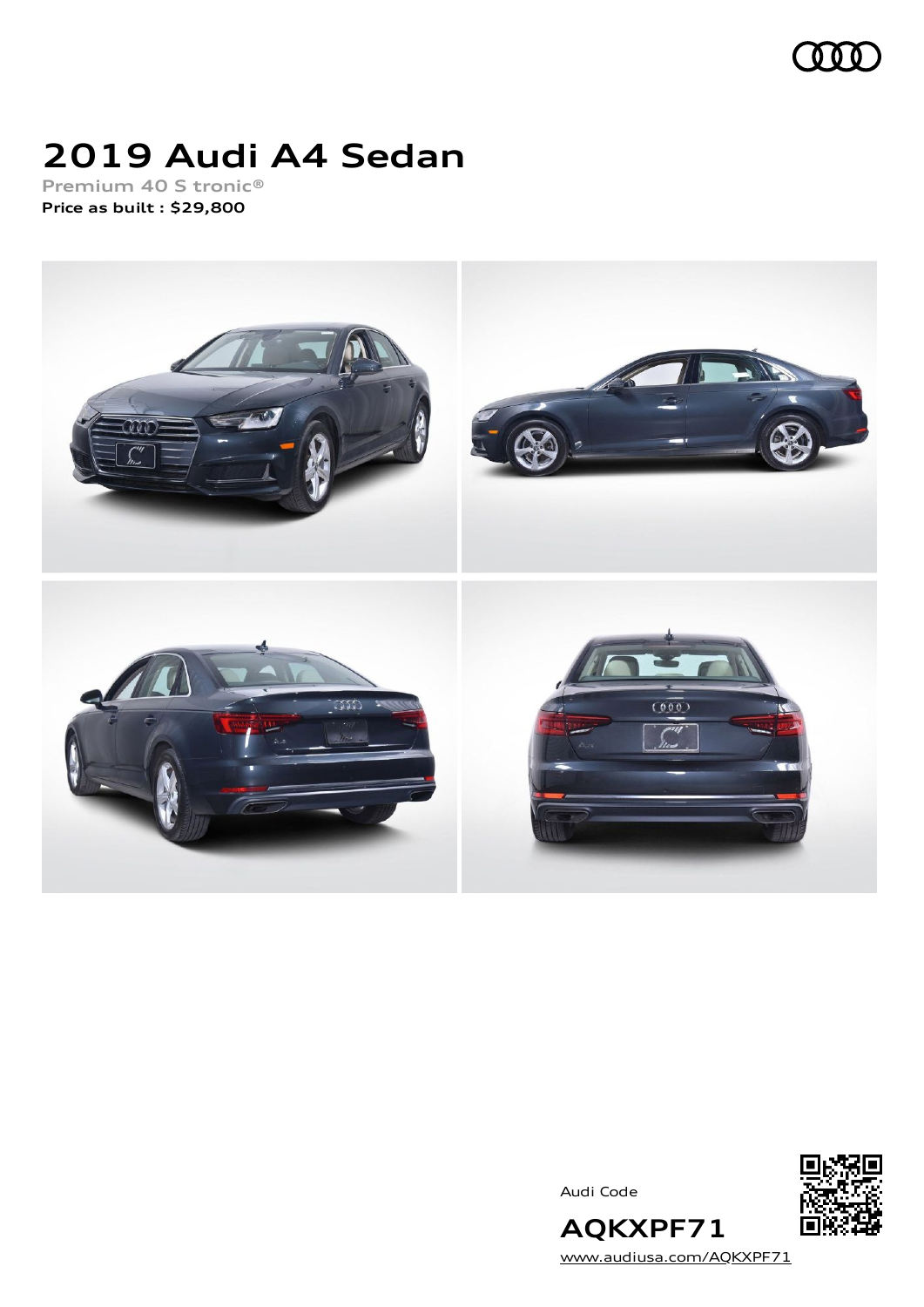**Audi 2019 Audi A4 Sedan** Premium 40 S tronic®

**Price as buil[t](#page-9-0)** \$29,800

#### **Exterior colour**

Manhattan Gray metallic

#### **Interior colour**

| Seats     | Atlas Beige              |
|-----------|--------------------------|
| Dashboard | Granite Gray/Atlas Beige |
| Carpet    | Granite Gray             |
| Headliner | Atlas Beige              |

#### **Technical Specifications**

| Engine type                  | 2.0-liter four-cylinder                       |
|------------------------------|-----------------------------------------------|
| stroke                       | Displacement/Bore and 1,984/82.5 x 92.8 cc/mm |
| Torgue                       | 236 lb-ft@rpm                                 |
| Top track speed              | 130 mph mph $1$                               |
| Acceleration (0 - 60<br>mph) | 7.1 seconds seconds                           |
| Recommended fuel             | Premium                                       |



#### **Further Information**

| Warranty        | No           |
|-----------------|--------------|
| Mileage         | 23,786 miles |
| Type of vehicle | Used car     |
|                 |              |

#### **Audi Code** AQKXPF71

**Your configuration on www.audiusa.com** [www.audiusa.com/AQKXPF71](https://www.audiusa.com/AQKXPF71)

**Commission number** 61fc19c90a0e0971237a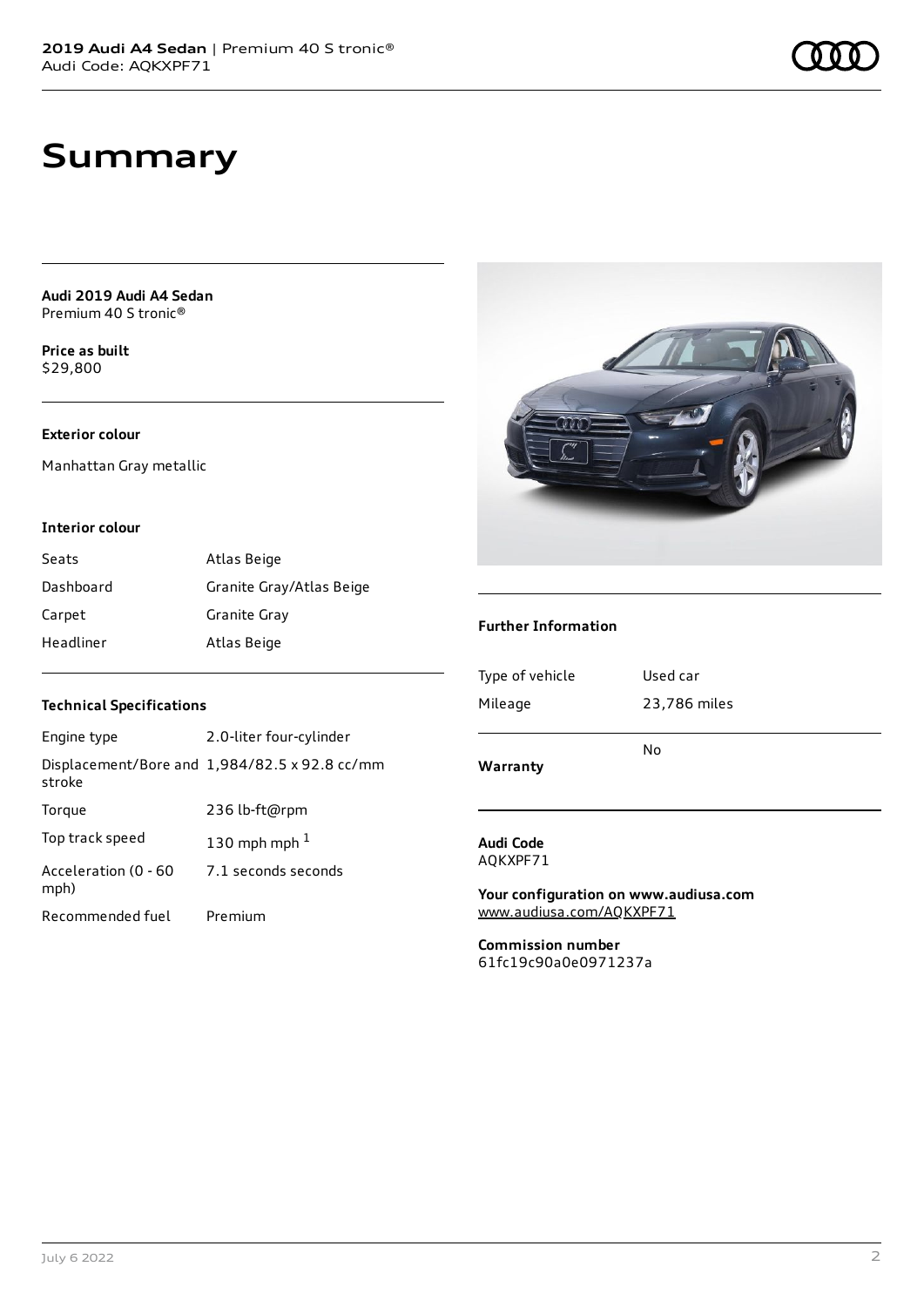**Standard features**

#### **Safety and Security**

| 4UH | Driver and front passenger dual-stage<br>airbags                 |
|-----|------------------------------------------------------------------|
| UH1 | Electromechanical parking brake                                  |
| 8T2 | Cruise control with coast, resume and<br>accelerate features     |
| VC2 | Garage door opener (HomeLink®)                                   |
| 6Y2 | Top speed electronically limited to 130 mph                      |
| 4H3 | Integrated child door locks in rear doors                        |
| QZ7 | Electromechanical power steering                                 |
| 7K6 | Tire-pressure monitoring system                                  |
| 4X3 | Front thorax side airbags and Sideguard®<br>head curtain airbags |
| 418 | Remote keyless entry with push-button start                      |
| 3B7 | Lower Anchors and Tethers for Children<br>(LATCH) in rear seats  |
|     |                                                                  |

#### **Exterior**

| 0P <sub>0</sub> | Dual exhaust outlets with chrome tips                    |
|-----------------|----------------------------------------------------------|
| 6XD             | Power-adjustable heated exterior side<br>mirrors         |
| 1S1             | Car jack                                                 |
| 1 B A           | Dynamic suspension system                                |
| 8IH             | Xenon plus headlights with LED daytime<br>running lights |
| HM <sub>2</sub> | 17" 225/50 all-season tires                              |
| 8SP             | LED taillights with dynamic turn signals                 |
| 4KC             | Heat-insulating glass                                    |
| 47 <sub>B</sub> | Aluminum trim around exterior windows                    |
| V17             | 17" 5-arm-dynamic design wheels                          |
|                 |                                                          |

### **Interior**

| QE1 | Storage package                                                |
|-----|----------------------------------------------------------------|
| 3FE | Sunroof                                                        |
| 7M1 | Aluminum door sill inlays                                      |
| 6N) | Cloth headliner                                                |
| 9AQ | Three-zone automatic climate control                           |
| 4L7 | Auto-dimming interior rear view mirror with<br>digital compass |
| QQ1 | LED interior lighting package                                  |
| 1XW | Three-spoke multifunction steering wheel<br>with shift paddles |
| 6E3 | Front center armrest                                           |
| 4E2 | Electric tailgate/trunk lid release from inside                |
| 5XF | Dual front sun visors with lighted vanity<br>mirrors           |
| 3NT | Split folding 40/20/40 rear seatbacks                          |
| N1F | Leather seating surfaces                                       |
| 4A3 | <b>Heated front seats</b>                                      |
| 5MG | Dark Brown Walnut Wood inlays                                  |

#### **Infotainment and Driver Assistance**

| 6K8             | Audi pre sense® basic and Audi pre sense®<br>city                                                                                 |
|-----------------|-----------------------------------------------------------------------------------------------------------------------------------|
| 2H1             | Audi drive select                                                                                                                 |
| IW <sub>3</sub> | Audi connect CARE assistance and security<br>services                                                                             |
| 7W1             | Audi pre sense® basic                                                                                                             |
| UI <sub>2</sub> | Audi smartphone interface including Apple<br>CarPlay <sup>™</sup> and Google™ Android Auto <sup>™</sup> for<br>compatible devices |
| KA2             | Rear view camera                                                                                                                  |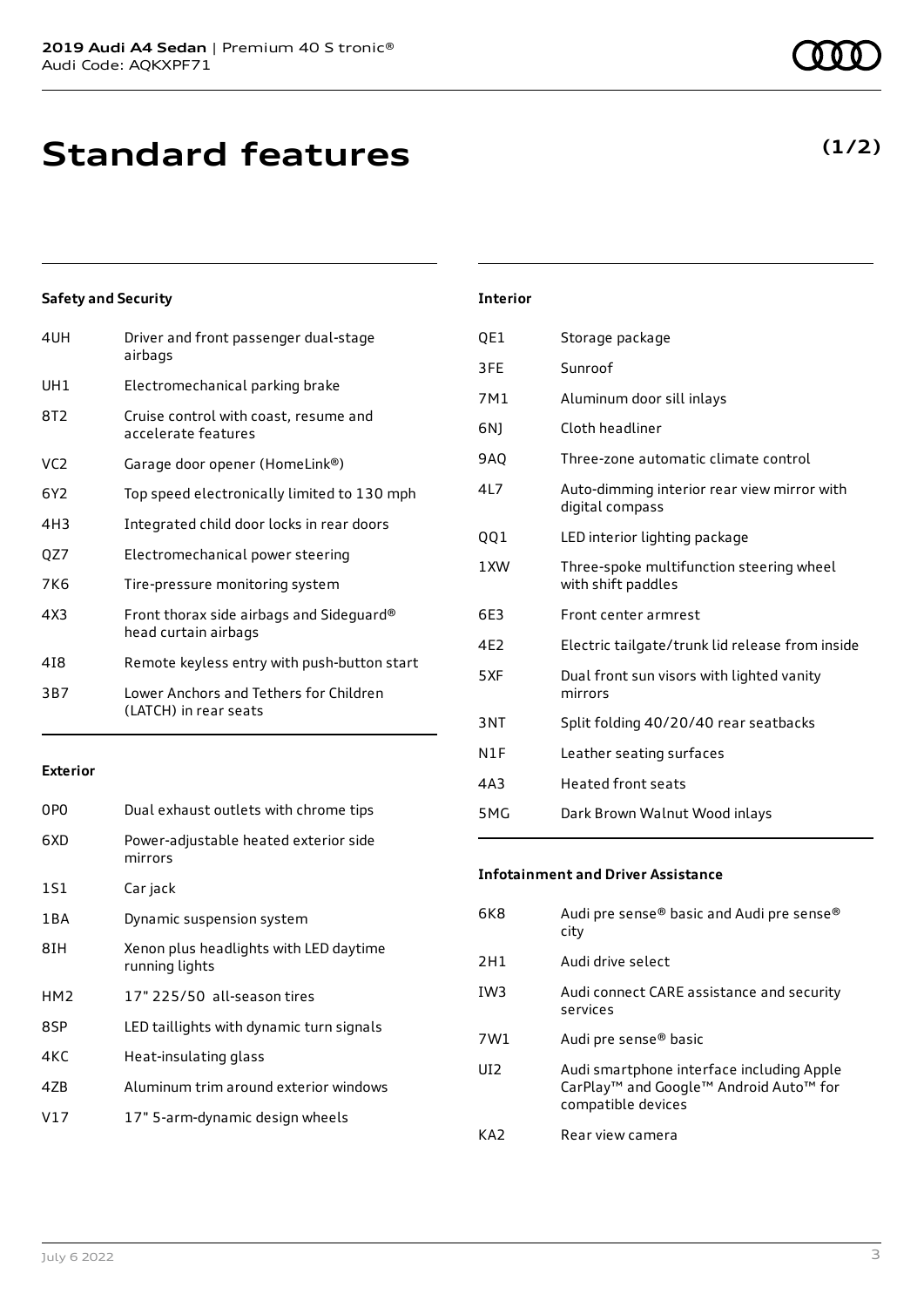# **(2/2)**

### **Standard features**

#### **Infotainment and Driver Assistance**

| 9VD | Audi sound system                                                                |
|-----|----------------------------------------------------------------------------------|
| 9S7 | Color driver information system                                                  |
| 7UH | Connectivity package                                                             |
| I8S | MMI® radio low                                                                   |
| 9ZX | BLUETOOTH <sup>®</sup> wireless technology<br>preparation for compatible devices |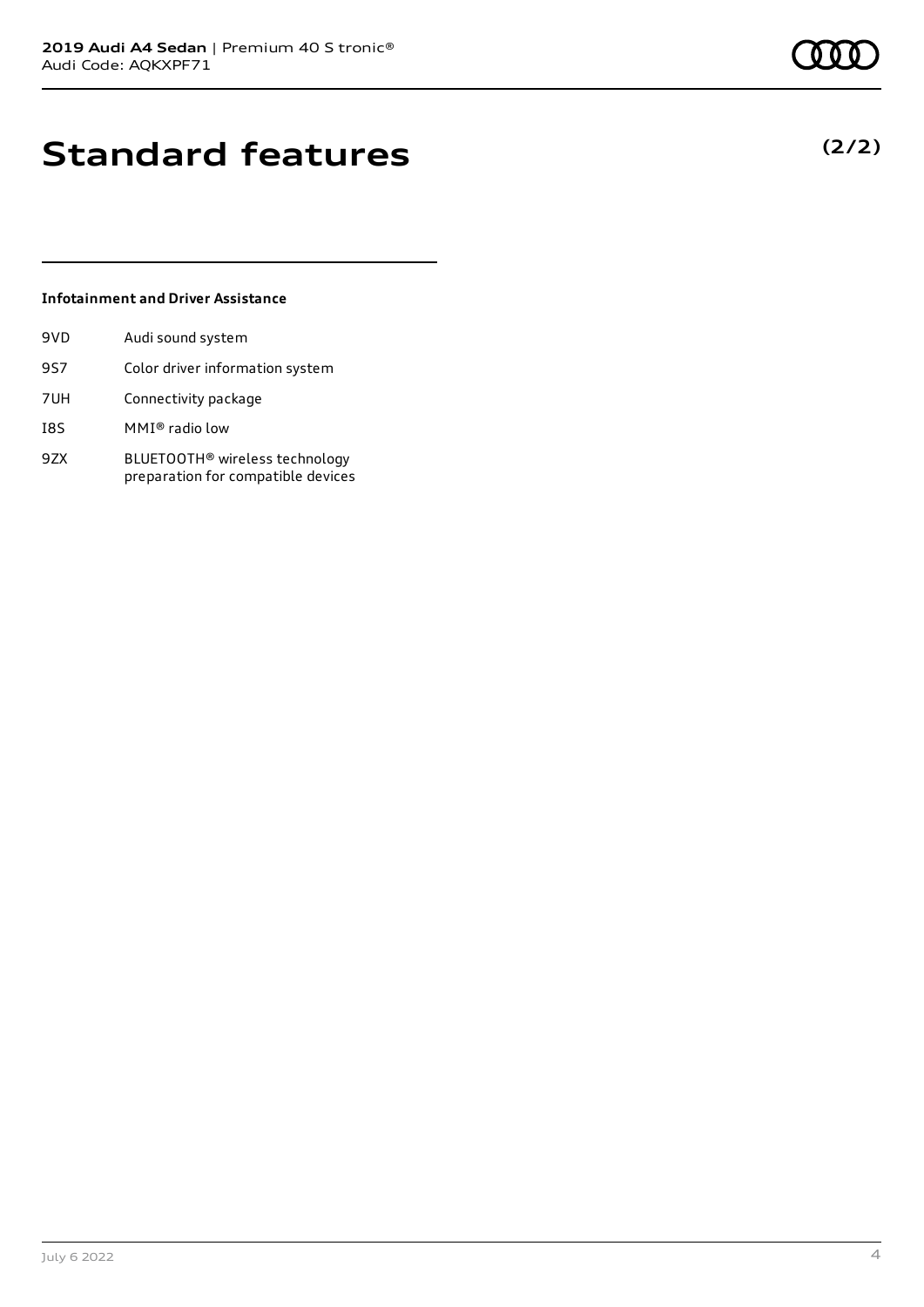### **Dealer remarks**

Located at The Collection Pre-Owned at 1001 NW LeJeune Rd, Miami, FL 33126. Please contact our Pre-Owned Sales Manager, William Pena at 305-476-3050 - wpena@thecollection.com , for more information. The Collection Is Not Responsible For Typographical Errors.

2019 Audi A4 Premium 2.0 TFSI. Finance from 2.99 % up to 60 months.

Standard Features Include:

- Audi connect CARE
- Audi drive select
- Audi sound system
- Audi xenon plus headlights
- Aluminum high-gloss window surrounds
- Driver information system with 7 color display
- Garage door opener (HomeLink)
- Heated front seats
- Heated, power exterior mirrors
- High-gloss Burl Walnut Wood inlays
- Keyless engine start/stop
- Leather seating surfaces
- LED interior lighting
- Power sunroof
- Preparation for mobile phone (Bluetooth) with audio streaming
- Rain & light sensor - Split-folding rear seatback (40/20/40)
- Three-zone automatic climate control with digital rear display
- USB Audi music interface with Audi smartphone interface
- 3-spoke multifunction steering wheel with shift paddles
- 8-way power adjustable front seats with 4-way driver lumbar adjustment

Air Conditioning, Climate Control, Cruise Control, Power Steering, Power Mirrors, Leather Shifter, Power Passenger Seat, Rear Air Conditioning, Steering Wheel Radio Controls, Moonroof, Passenger Airbag, Side Airbags, ABS Brakes, Dynamic Stability, Rear Defogger, Fog Lights, Intermittent Wipers, AM/FM, CD Player, Aluminum Wheels, Leather Interior Surface, 4-Wheel Disc Brakes, Adjustable Steering Wheel, Auto-Dimming Rearview Mirror, Automatic Headlights, Back-Up Camera, Bluetooth Connection, Brake Assist, Bucket Seats, Child Safety Locks, Daytime Running Lights, Driver Adjustable Lumbar, Driver Air Bag, Driver Illuminated Vanity Mirror, Driver Vanity Mirror, Floor Mats, Front Collision Mitigation, Front Head Air Bag, HD Radio, HID headlights, Headlights-Auto-Leveling, Heated Front Seat(s), Heated Mirrors, Immobilizer, Integrated Turn Signal Mirrors, Knee Air Bag, Pass-Through Rear Seat, Passenger Illuminated Visor Mirror, Passenger Vanity Mirror, Power Driver Seat, Rain Sensing Wipers, Rear Bench Seat, Rear Head Air Bag, Requires Subscription, Smart Device Integration, Telematics, Temporary Spare Tire, Tire Pressure Monitor, Turbocharged, Universal Garage Door Opener, Woodgrain Interior Trim Daytime Running Lights, Heated Mirrors, Tire Pressure Monitor - Contact William Pena at 305-476-3050 or wpena@thecollection.com for more information. -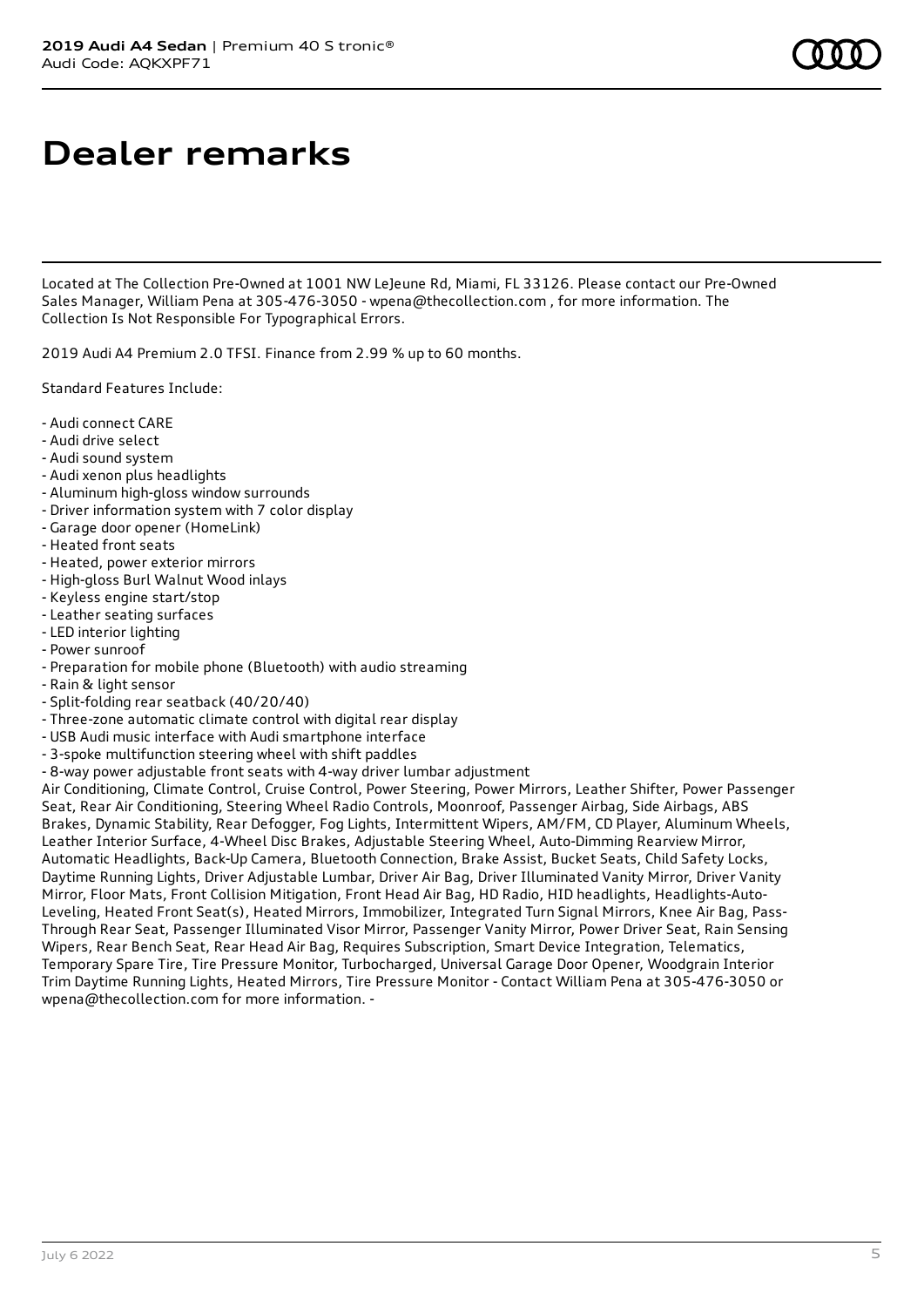## **Technical Specifications**

### **Engineering | Performance**

| Engine type                                 | 2.0-liter four-cylinder                       |
|---------------------------------------------|-----------------------------------------------|
| Acceleration (0 - 60<br>mph)                | 7.1 seconds seconds                           |
| Power Level                                 | 40                                            |
| Engine block                                | Cast-iron                                     |
| Induction/fuel injection Turbocharged/TFSI® |                                               |
| Cylinder head                               | Aluminum-alloy                                |
| Horsepower                                  | 188 @ rpm                                     |
| stroke                                      | Displacement/Bore and 1,984/82.5 x 92.8 cc/mm |
| Top track speed <sup>1</sup>                | 130 mph mph                                   |
| Torque                                      | 236 lb-ft@rpm                                 |
| Valvetrain                                  | 16 valve DOHC with Audi valvelift             |

Alternator 14 Volt - 110-150A Battery 12 Volt - 420A/70Ah

#### **Transmission | Drivetrain**

| Gear ratios: 6th         | 0.557:1                                                                             |
|--------------------------|-------------------------------------------------------------------------------------|
| Gear ratios: Final Drive | 4.234:1                                                                             |
| Gear ratios: 7th         | 0.433: 1                                                                            |
| Gear ratios: 4th         | 1.057:1                                                                             |
| Transmission             | Seven-speed S tronic <sup>®</sup> dual-clutch<br>transmission and front-wheel drive |
| Gear ratios: 5th         | 0.738:1                                                                             |
| Gear ratios: 2nd         | 2.190:1                                                                             |
| Gear ratios: 3rd         | 1.517:1                                                                             |
| Gear ratios: Reverse     | 2.75:1                                                                              |
| Gear ratios: 1st         | 3.188:1                                                                             |
|                          |                                                                                     |

#### **Steering**

| Steering type                             | Electromechanical speed-sensitive<br>power steering system |
|-------------------------------------------|------------------------------------------------------------|
| Turning diameter, curb-38.1 ft<br>to-curb |                                                            |
| Steering ratio                            | 15.9:1                                                     |

#### **Suspension**

| Front axle | Five-link front independent steel<br>spring suspension |
|------------|--------------------------------------------------------|
| Rear axle  | Five-link rear independent steel<br>spring suspension  |

**Electrical system**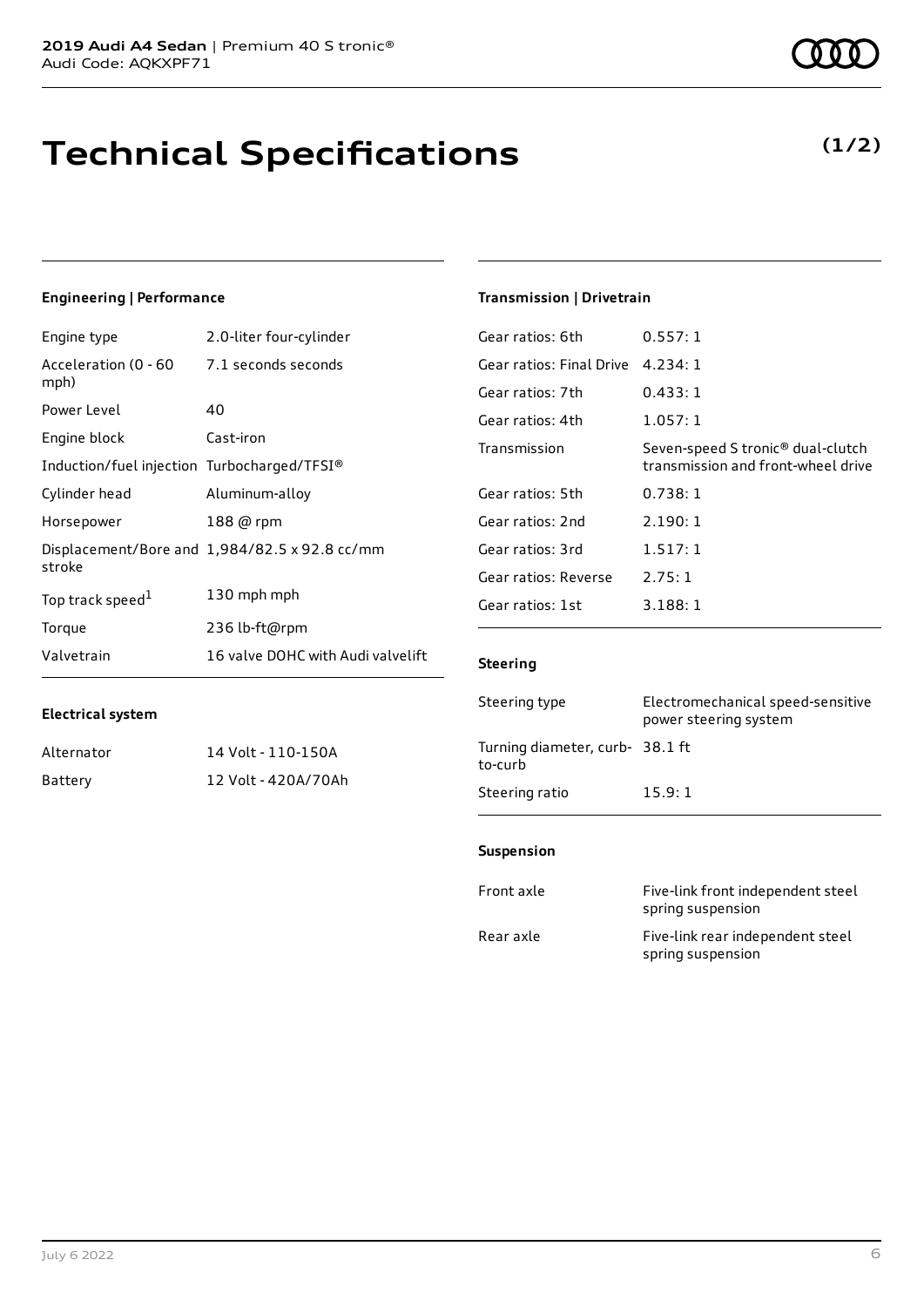### **Technical Specifications**

#### **Brakes**

| <b>Dody</b>   |                           |
|---------------|---------------------------|
| Parking brake | Electromechanical         |
| Rear brakes   | 11.8 (solid disc) in      |
| Front brakes  | 12.4 (ventilated disc) in |

#### **Body**

Material **Lightweight construction** technology - multi-material body construction (steel and aluminum composition) and multistep anticorrosion protection

#### **Warranty | Maintenance**

| Warranty    | 4-year/50,000 mile Audi New<br>Vehicle Limited Warranty                                  |
|-------------|------------------------------------------------------------------------------------------|
| Maintenance | 12-month/10,00 mile (whichever<br>occurs first) NO CHARGE first<br>scheduled maintenance |

#### **Exterior Measurements**

| Height                           | 56.2 in   |
|----------------------------------|-----------|
| Overall width without<br>mirrors | 72.5 in   |
| Length                           | 186.1 in  |
| Wheelbase                        | 110.0 in  |
| Drag coefficient                 | $0.27$ Cw |
| Overall width with<br>mirrors    | 79.6 in   |
| Track rear                       | 61.2 in   |
| <b>Track front</b>               | 61.9 in   |
| Curb weight                      | 3,450 lb  |

#### **Interior measurements**

| Seating capacity                          | 5                 |
|-------------------------------------------|-------------------|
| Shoulder room, rear                       | 54.5 in           |
| Head room with front<br>sunroof           | 38.9 in           |
| Leg room, rear                            | 35.7 in           |
| Shoulder room, front                      | 55.9 in           |
| Head room with rear<br>sunroof            | 37.4 in           |
| Leg room, front                           | 41.3 in           |
| Cargo volume, rear<br>seatbacks up/folded | 13.0 cu ft, cu ft |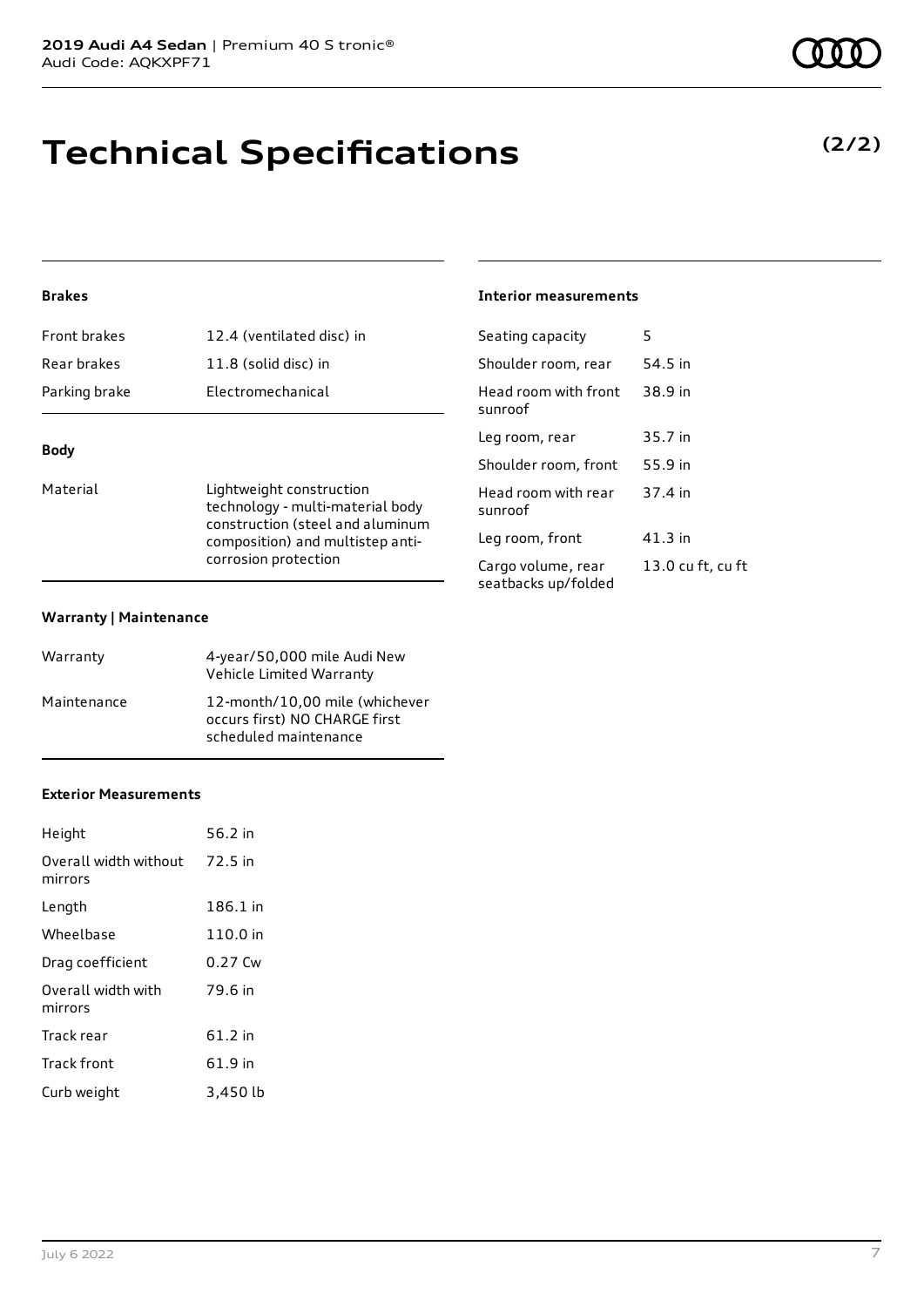### **Consumption- and emission**

#### **Consumption by NEDC**

| urban       | 27 mpg |
|-------------|--------|
| extra-urban | 34 mpg |
| combined    | 30 mpg |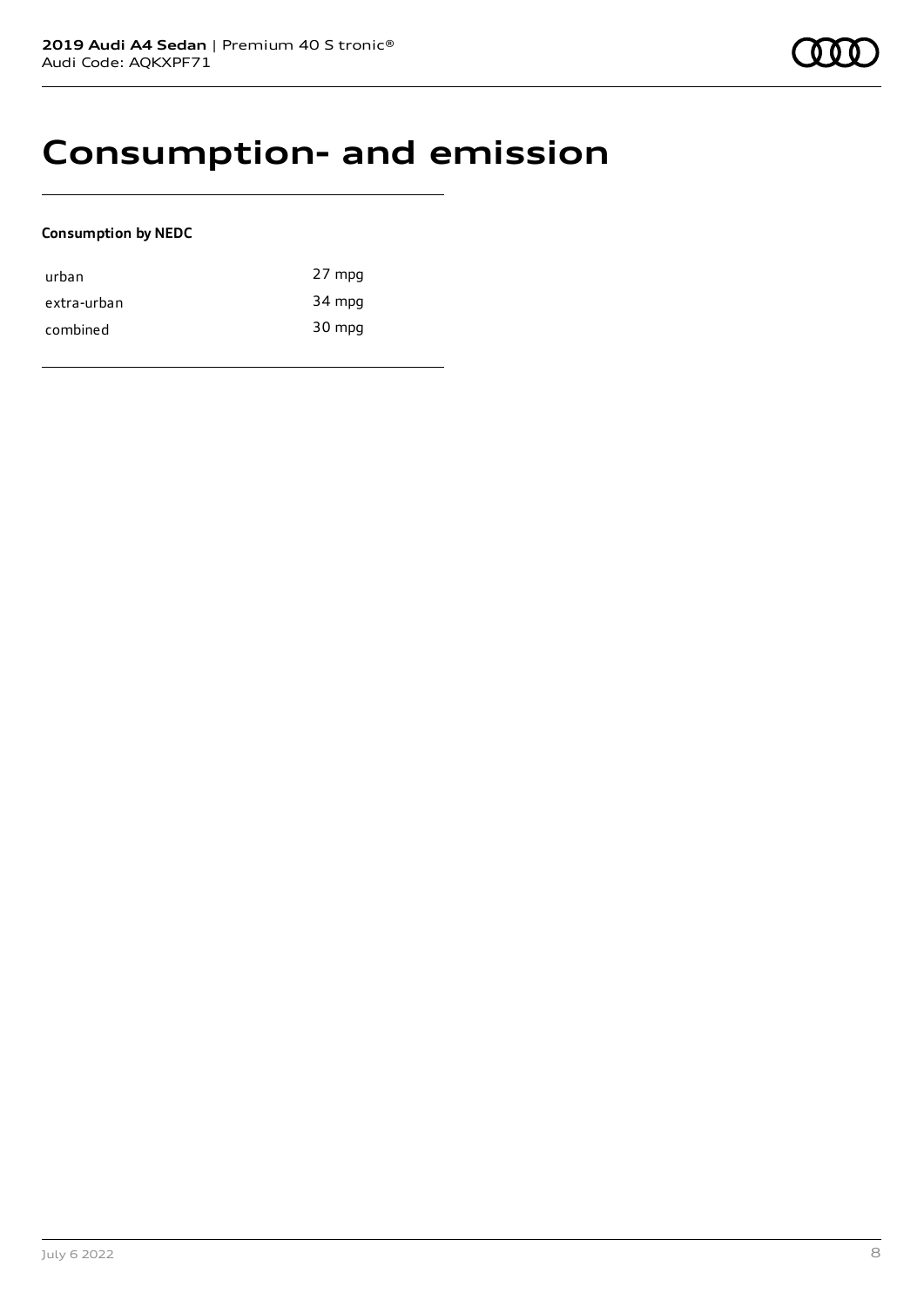

### **Contact**

Dealer **The Collection Audi**

200 Bird Rd 33146 Coral Gables FL

Phone: +13054445555 FAX: 7869245511

www: [https://www.thecollectionaudimiami.com](https://www.thecollectionaudimiami.com/)